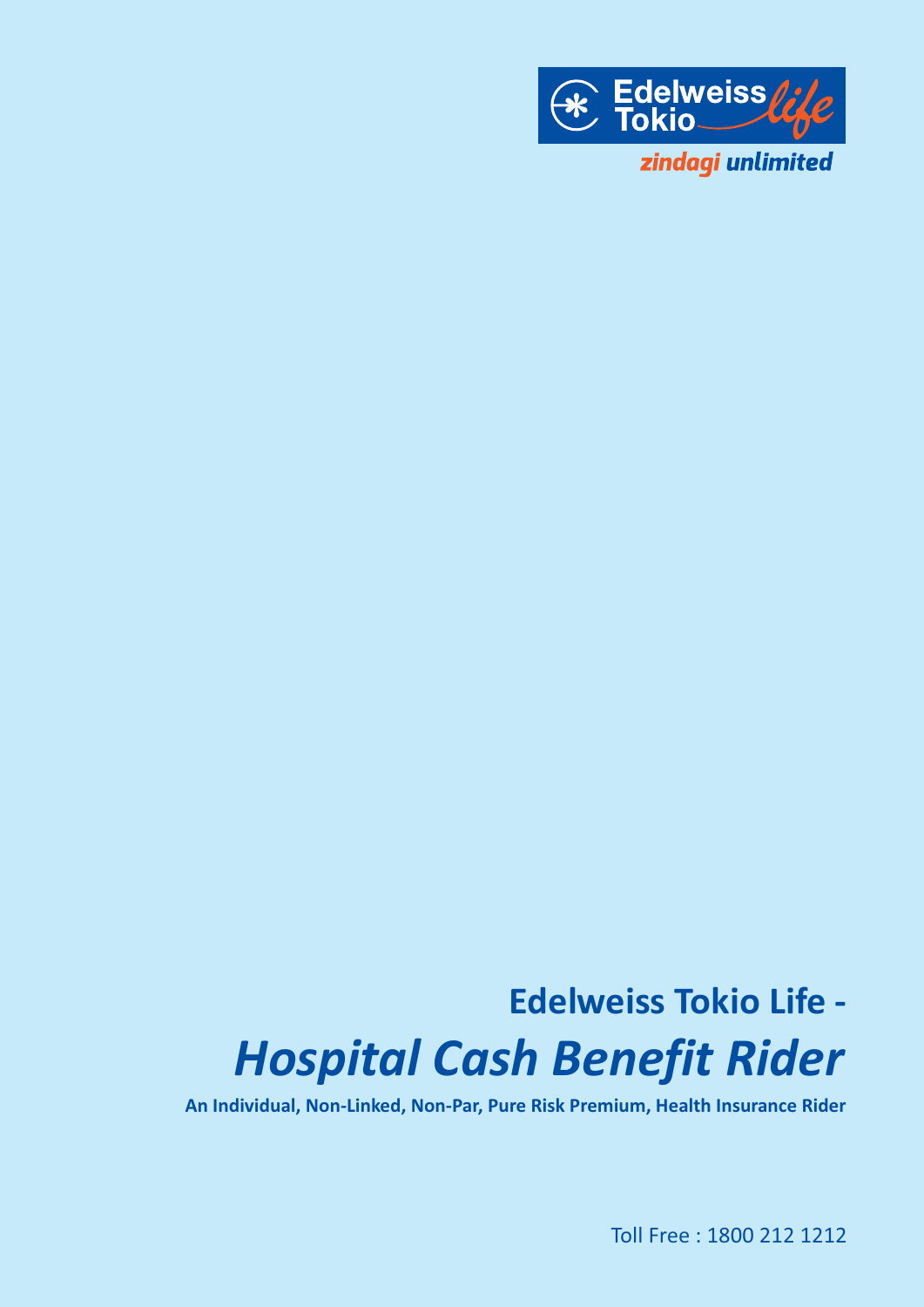# **Edelweiss Tokio Life -** *Hospital Cash Benefit Rider*

**An Individual, Non-Linked, Non-Par, Pure Risk Premium, Health Insurance Rider**

# **Plan Summary:**

This rider can be attached to Individual non-linked plans.

| Entry Age (last birthday)    | 18 to 65 years                                                                                                                            |
|------------------------------|-------------------------------------------------------------------------------------------------------------------------------------------|
| Maturity Age (last birthday) | 23 to 70 years                                                                                                                            |
| Rider Term*                  | 5 to 52 years                                                                                                                             |
| Premium Paying Term#         | Single, Limited pay (5-51 years) & Regular pay                                                                                            |
| Minimum Premium              | Depends on the age, gender, policy term and premium paying term and sum assured.                                                          |
| Maximum Premium              | Depends on the age, gender, policy term and premium paying term and sum assured                                                           |
|                              | Maximum premium will be restricted to 100% of the base product premium (for term<br>products)                                             |
|                              | Maximum premium along with other rider premiums, if any will be restricted to 30% of<br>the base product premium (for non-term products). |
| Minimum Sum Assured          | Rs. 100,000                                                                                                                               |
| Maximum Sum Assured          | Rs. 600,000, subject to Reinsurance capacity.                                                                                             |
|                              | However, Rider Sum assured cannot be higher than sum assured of the base plan.                                                            |
| <b>Waiting Period</b>        | 60 Days                                                                                                                                   |
| Frequency of payment         | Same as base policy. However there is no modal discount on rider premiums.                                                                |

- Rider term will be same as the base plan, subject to maximum maturity age of 70. If the entry age plus base plan term is beyond age 70, the rider would be of term 70 less entry age. Rider can be attached on any policy anniversary. In such case the rider term would be equal to the remaining base policy term.
- # Rider Premium paying term will be same as premium paying term of the base plan. If the entry age plus base plan premium paying term is beyond age 70, the rider would be of premium paying term 70 less entry age. When rider is attached subsequent to policy issuance, the rider premium payment term would be equal to remaining premium payment term of the base policy.

# **Benefit payable**

# ü **On Death**

None

#### ü **Daily Cash Benefit**

You can claim your daily cash benefit in case of hospitalization for medically necessary treatment of any Illness or Injury for a minimum period of 24 hours. Such benefit will be payable from first day for the duration of hospitalization. This benefit amount is fixed per day benefit and will be paid irrespective of actual hospitalization expenses.

The minimum daily cash benefit amount is Rs. 1000 per day and the maximum daily cash benefit amount is Rs. 6,000 per day. The daily cash benefit amount is 1% of the rider sum assured.

# ü **ICU Benefit**

An additional 1% of the rider sum assured is paid for each day of stay in the intensive care unit (ICU) subject to the daily cash benefit being payable at the time of hospitalization. This ICU benefit is payable for hospitalization up to 20 days per policy year. This benefit amount is fixed per day benefit and will be paid irrespective of actual hospitalization expenses.

#### ü **On Recuperating Benefit**

A recuperating benefit which is a lump sum benefit and is equivalent to 4 % of the rider sum assured will be payable for 7 or more days of continuous hospitalization for the same injury or disease, subject to the daily cash benefit being payable at the time of hospitalization. This benefit will be paid once in a policy year. This benefit is payable irrespective of whether the life insured is admitted to one or more hospitals during one and the same episode. This benefit is payable only after the discharge from the hospital and is not payable if the life assured dies during hospitalization.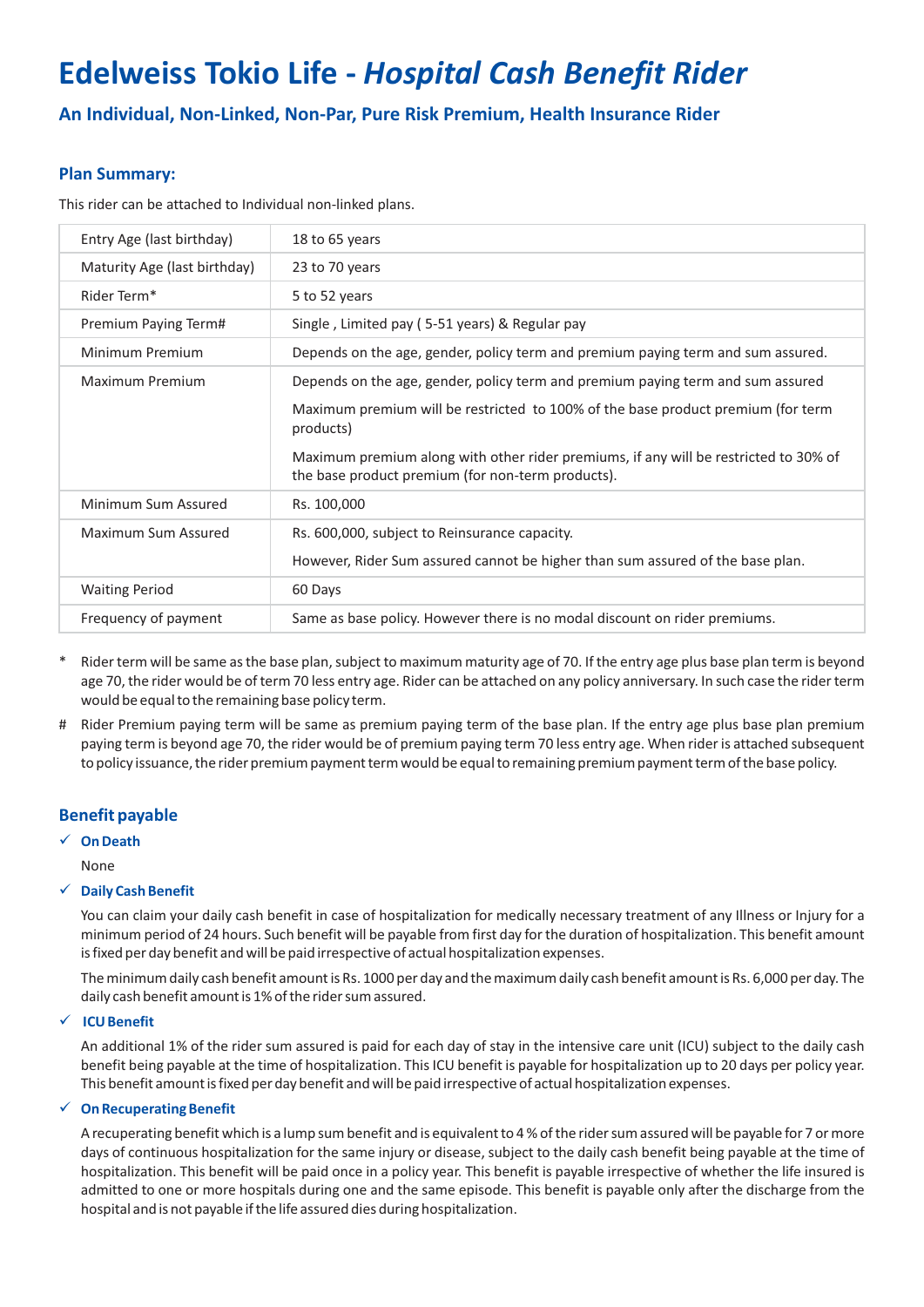In a given policy year the maximum benefit payable under this rider is the rider sum assured and 3 times the rider sum assured during the policy term.

# **Non-forfeiture benefits**

#### ü **Surrender benefit**

#### **Regular pay:**

No surrender benefit is available under regular pay riders.

#### **Single pay:**

Surrender value is equal to "Single Premium including extra premium for substandard lives, if any (exclusive of service tax) \* 70% \* Number of remaining complete months of rider term / Total Rider Term in months"

#### **Limited pay:**

Surrender value is equal to "70% \* [Total Premium paid including extra premium for substandard lives, if any (exclusive of service tax) less {Total Premium payable including extra premium for substandard lives, if any (exclusive of service tax) \* (Number of completed months of rider term + 1) / Total Rider Term in months}]"

The rider alone may be surrendered / discontinued separately or it gets surrendered / discontinued if the base product is surrendered / discontinued or made paid-up. Any Lock-in condition will be applicable as per base plan.

#### ü **Paid-up Benefits**

Not available

#### **Taxes**

The Policyholder will be liable to pay all applicable taxes as levied by the Government from time to time.

# **Terms and Conditions**

# ü **Free look Period**

This product offers a 15 day free look period (30 days in case of electronic policies and policies obtained through distance mode). In the event that policyholder is not satisfied with the terms and conditions of the rider, and wish to cancel the rider, he/she can do so by returning the policy to the company along with a letter requesting for cancellation within 15 days or 30 days, as applicable of receipt of policy. Premium paid by policyholder will be refunded after deducting cost of medical expenses incurred in that connection.

#### ü **Suicide Claim provisions**

The life assured will not be entitled to any benefits under this rider if a covered Hospital Cash Benefit results either directly or indirectly from an attempted suicide, while sane or insane.

#### ü **Grace period for non-forfeiture provisions**

Grace period is same as the base plan.

In case the rider premium is not paid (even if the base policy premium is paid), the rider will lapse.

#### ü **Revival or Reinstatement**

As per the base plan

#### ü **Exclusions**

The life assured will not be entitled to any benefits if a covered illness results either directly or indirectly from any one of the following causes:

- Any Pre-Existing Disease.
- Any External Congenital Anomaly. Congenital Anomaly which is in the visible and accessible parts of the body is referred to as External Congenital Anomaly. Congenital Anomaly means a condition which is present since birth, and which is abnormal with reference to form, structure or position.
- Hospitalisation not in accordance with the diagnosis and treatment of the condition for which the hospital confinement was required;
- Hospitalisation and/or treatment within the waiting period and hospitalisation and/or treatment following the diagnosis within the waiting period;
- Elective surgery or treatment which is not medically necessary;
- Treatment for weight reduction or weight improvement regardless of whether the same is caused (directly or indirectly) by a medical condition; Study and treatment of sleep apnoea;
- Any dental treatment or surgery of cosmetic nature, extraction of impacted tooth/teeth, orthodontics or orthognathic surgery, or tempero-mandibular joint disorder except as necessitated by an accidental injury;
- Treatment for infertility or impotency, sex change or any treatment related to it, abortion, sterilization and contraception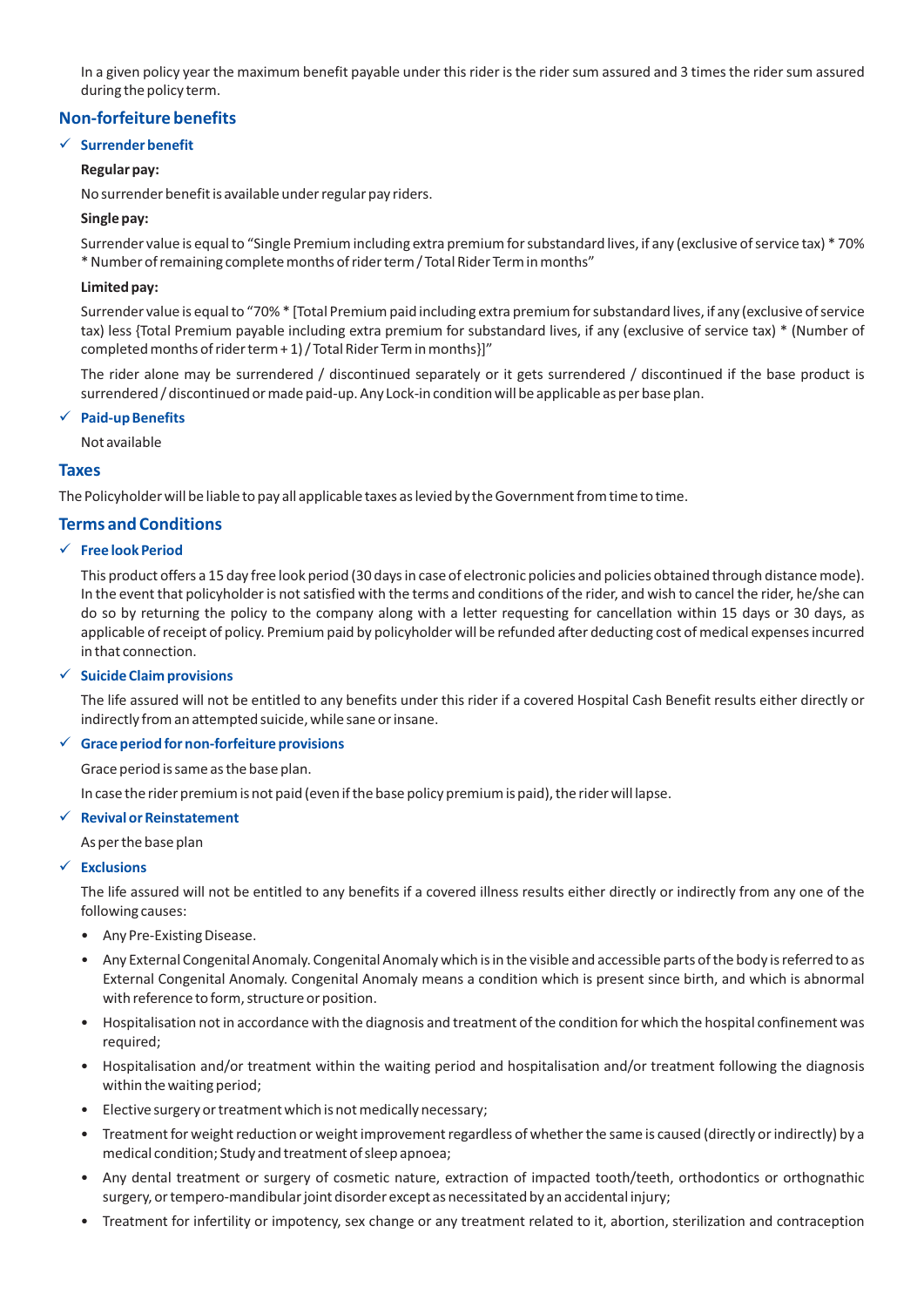including any complications relating thereto;

- Hospitalisation for treatment arising from pregnancy and it's complications which shall include childbirth or miscarriage and ectopic pregnancy;
- Hospitalisation primarily for diagnosis, X-ray examinations, general physical or medical check-up not followed by active treatment during the hospitalisation period;
- Stay in hospital where no active regular treatment is given by specialist medical practitioner;
- Unproven/Experimental treatment or procedures, devices or pharmacological regimens of any description (not recognized by Indian Medical Council) or hospitalisation for alternative treatment;
- Admission to a nursing home or home for the care of the aged unless related to the treatment of an acute medical condition;
- Treatment directly or indirectly arising from alcohol, drug or substance abuse and any illness or accidental physical injury which may be suffered after consumption of intoxicating substances, liquors or drugs;
- Treatment directly or indirectly arising from or consequent upon war, invasion, acts of foreign enemies, hostilities (whether war be declared or not), civil war, terrorism, rebellion, active participation in strikes, riots or civil commotion, revolution, insurrection or military or usurped power, and full-time service in any of the armed forces;
- Sexually transmitted diseases;
- Cosmetic or plastic surgery except to the extent that such surgery is necessary for the repair of damage caused solely by accidental injuries; treatment of xanthelesema, syringoma, acne and alopecia; circumcision unless necessary for treatment of a disease or necessitated due to an accident;
- Nuclear disaster, radioactive contamination and/or release of nuclear or atomic energy;
- Treatment for accidental physical injury or illness caused by intentionally self-inflicted injuries; or any attempts of suicide while sane or insane; or deliberate exposure to exceptional danger (except in an attempt to save human life);
- Treatment for accidental physical injury or illness caused by violation or attempted violation of the law, or resistance to arrest;
- Treatment for accidental physical injury or illness caused by professional sports, racing of any kind, scuba diving, aerial sports, activities such as hand-gliding, ballooning, and any other hazardous activities or sports unless agreed by special endorsement;
- Hospitalization where the insured is a donor for any organ transplant;
- Any hospitalisation outside of Republic of India

#### **Excluded for first two policy years**

Specific waiting period of 2 years from policy issue date or revival date for hospitalizations due to conditions/procedures mentioned below will apply for all benefits.

- Hernias
- Gall stones
- Kidney or urinary tract stones
- Discectomy, Laminectomy
- Hemi / Partial Thyroidectomy
- Anal fistula or anal fissure or haemorrhoids
- Removal of uterus, fallopian tubes and/or ovaries, except for malignancy
- Fibroids, uterine prolapse, or dysfunctional uterine bleeding
- Cataract & joint replacement surgeries

# **Definitions**

#### ü **Accident**

An accident means sudden, unforeseen and involuntary event caused by external, visible and violent means.

#### ü **Alternative treatments**

Alternative treatments are forms o f treatments other than treatment "Allopathy" or "modem medicine" and includes Ayurveda, Unani, Sidha and Homeopathy in the Indian context.

#### ü **Congenital Anomaly**

Congenital Anomaly means a condition which is present since birth, and which is abnormal with reference to form, structure or position.

#### a. Internal Congenital Anomaly

Congenital anomaly which is not in the visible and accessible parts of the body

b. External Congenital Anomaly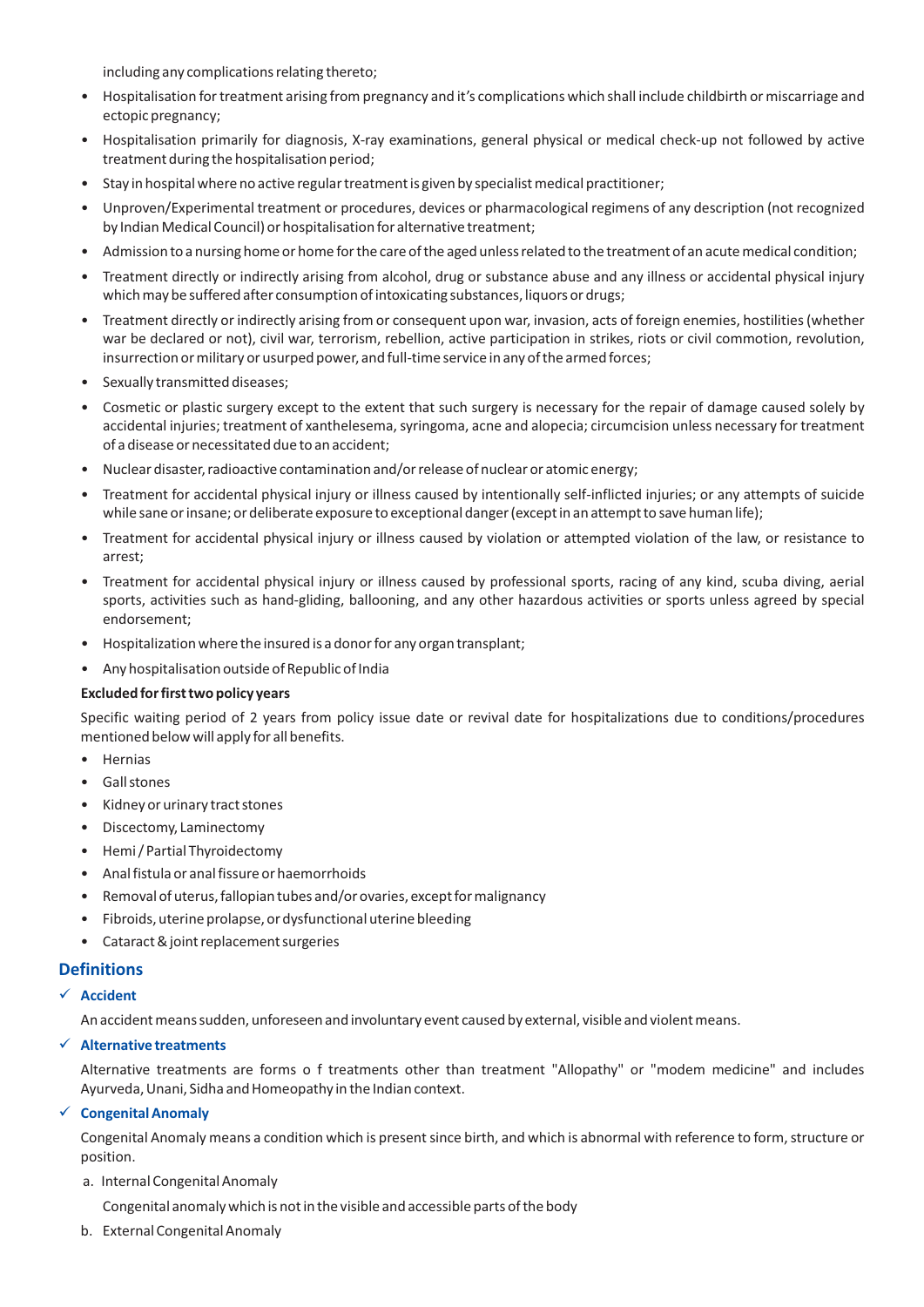Congenital anomaly which is in the visible and accessible parts of the body.

#### ü **Hospital**

A hospital means any institution established for in- patient care and day care treatment of illness and / or injuries and which has been registered as a hospital with the local authorities under the Clinical Establishments (Registration and Regulation) Act, 2010 or under the enactments specified under the Schedule of Section 56(1) and the said Act OR complies with all minimum criteria as under:

- has qualified nursing staff under its employment round the clock;
- has at least 10 in-patient beds in towns having a population of less than 10,00,000 and at least 15 in-patient beds in all other places;
- has qualified medical practitioner(s) in charge round the clock;
- has a fully equipped operation theatre of its own where surgical procedures are carried out;
- maintains daily records of patients and makes these accessible to the Insurance company's authorized personnel;

#### ü **Hospitalization**

Hospitalization means admission in a Hospital for a minimum period of 24 consecutive 'In-patient Care' hours except for specified procedures/ treatments, where such admission could be for a period of less than 24 consecutive hours.

#### ü **Illness**

Illness means a sickness or a disease or pathological condition leading to the impairment of normal physiological function and requires medical treatment.

- a. Acute condition Acute condition is a disease, illness or injury that is likely to respond quickly to treatment which aims to return the person to his or her state of health immediately before suffering the disease/illness/injury which leads to full recovery.
- b. Chronic condition A chronic condition is defined as a disease, illness, or injury that has one or more of the following characteristics:
	- it needs ongoing or long-term monitoring through consultations, examinations, check-ups, and /or tests
	- it needs ongoing or long-term control or relief of symptoms
	- it requires your rehabilitation or for you to be specially trained to cope with it
	- it continues indefinitely
	- it recurs or is likely to recur.

#### $\times$  Injury

Injury means accidental physical bodily harm excluding illness or disease solely and directly caused by external, violent and visible and evident means which is verified and certified by a Medical Practitioner.

#### ü **Inpatient Care**

Inpatient care means treatment for which the insured person has to stay in a hospital for more than 24 hours for a covered event.

#### ü **Intensive Care Unit (ICU)**

Intensive care unit (ICU) means an identified section, ward or wing of a hospital which is under the constant supervision of a dedicated medical practitioner(s), and which is specially equipped for the continuous monitoring and treatment of patients who are in a critical condition, or require life support facilities and where the level of care and supervision is considerably more sophisticated and intensive than in the ordinary and other wards.

#### ü **Medical Advice**

Medical Advice means any consultation or advice from a Medical Practitioner including the issuance of any prescription or follow-up prescription.

#### ü **Medically Necessary Treatment**

Medically necessary treatment means any treatment, tests, medication, or stay in hospital or part of a stay in hospital which:

- is required for the medical management of the illness or injury suffered by the insured
- must not exceed the level of care necessary to provide safe, adequate and appropriate medical care in scope, duration, or intensity
- must have been prescribed by a medical practitioner
- must conform to the professional standards widely accepted in international medical practice or by the medical community in India

#### ü **Medical Practitioner**

Medical practitioner means a person who holds a valid registration from the Medical council of any state or Medical Council of India or Council for Indian Medicine or for Homeopathy set up by the Government of India or a State Government and is thereby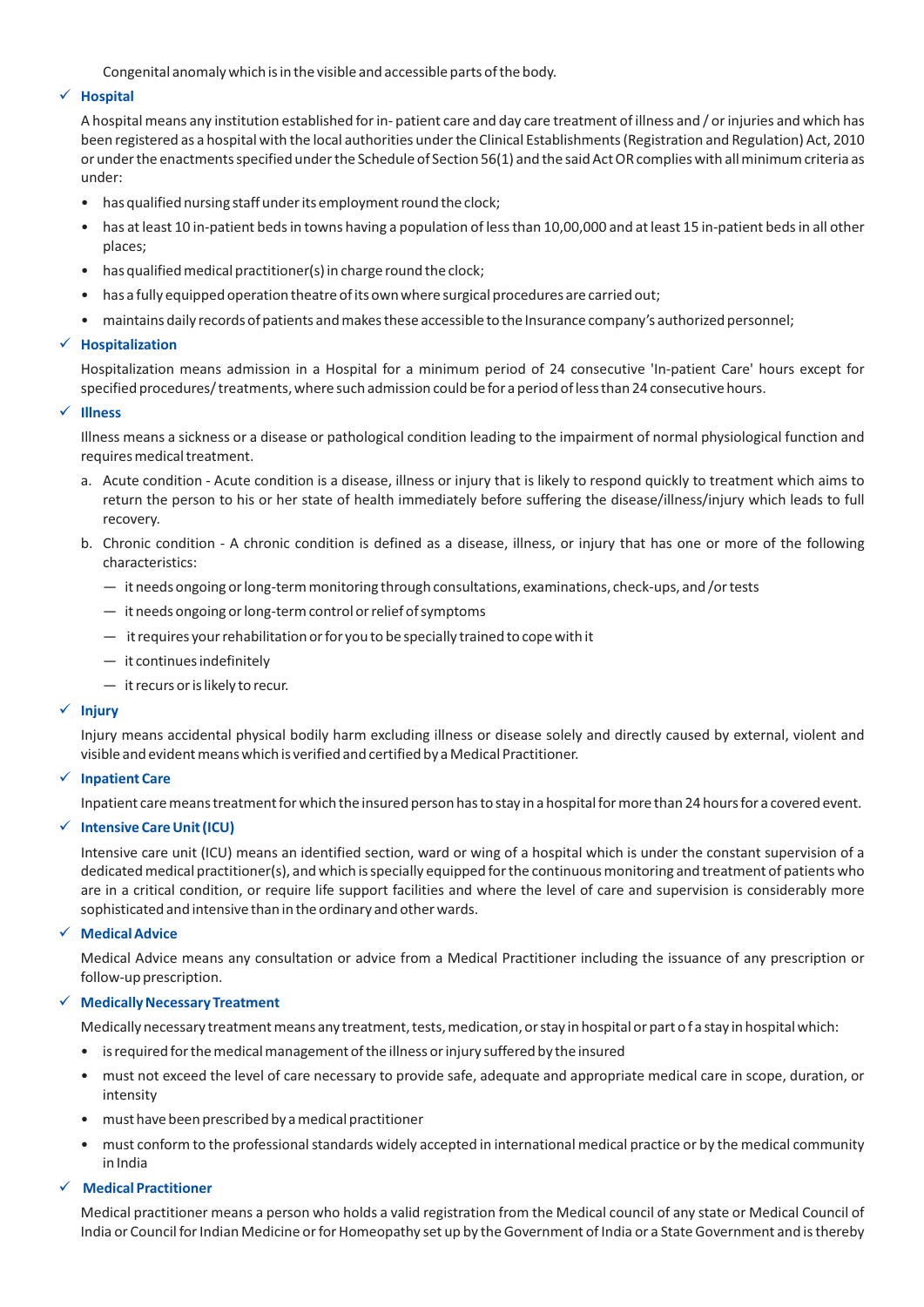entitled to practice medicine within its jurisdiction; and is acting within its scope and jurisdiction of license.

#### ü **Day**

"Day" in hospital means a period of a full 24 hours during a period of confinement. The first day of confinement shall commence at the time of admission to the hospital and each subsequent Day shall commence 24 hours after the commencement of the previous day. In the event of the time of discharge of the life insured from the Hospital being more than 12 hours, but less than 24 hours from the end of the previous day, then the day of discharge shall also be regarded as a day.

#### ü **Day Care Centre**

A day care centre means any institution established for day care treatment of illness and / or injuries or a medical set-up with a hospital and which has been registered with the local authorities, wherever applicable, and is under the supervision of a registered and qualified medical practitioner AND must comply with all minimum criteria as under:

- i) has qualified nursing staff under its employment;
- ii) has qualified medical practitioner/s in charge;
- iii) has fully equipped operation theatre of its own where surgical procedures are carried out;
- iv) maintains daily records of patients and will make these accessible to the insurance company's authorized personnel.

#### ü **Day Care Treatment**

Day care treatment refers to medical treatment, and/or surgical procedure which is:

- i. undertaken under General or Local Anesthesia in a hospital/day care centre in less than 24 hours because of technological advancement, and
- ii. which would have otherwise required a hospitalization of more than 24 hours.

Treatment normally taken on an out-patient basis is not included in the scope of this definition.

#### ü **Dental Treatment**

Dental treatment means a treatment related to teeth or structures supporting teeth including examinations, fillings (where appropriate), crowns, extractions and surgery.

#### ü **Grace Period**

Grace period means the specified period of time immediately following the premium due date during which a payment can be made to renew or continue a policy in force without loss of continuity benefits such as waiting periods and coverage of pre existing diseases. Coverage is not available for the period for which no premium is received.

#### ü **Pre-existing Disease**

#### **Pre-existing Disease means any condition, ailment, injury or disease:**

- (a) That is/are diagnosed by a physician within 48 months prior to the effective date of the policy issued by the insurer or its reinstatement or
- (b) For which medical advice or treatment was recommended by, or received from, a physician within 48 months prior to the effective date of the policy issued by the insurer or its reinstatement.

#### ü **Qualified Nurse**

Qualified nurse means a person who holds a valid registration from the Nursing Council of India or the Nursing Council of any state in India.

#### ü **Surgery or Surgical Procedure**

Surgery or Surgical Procedure means manual and / or operative procedure (s) required for treatment of an illness or injury, correction of deformities and defects, diagnosis and cure of diseases, relief from suffering and prolongation of life, performed in a hospital or day care centre by a medical practitioner.

#### ü **Unproven/Experimental treatment**

Unproven/Experimental treatment means the treatment, including drug Experimental therapy, which is not based on established medical practice in India, is treatment experimental or unproven.